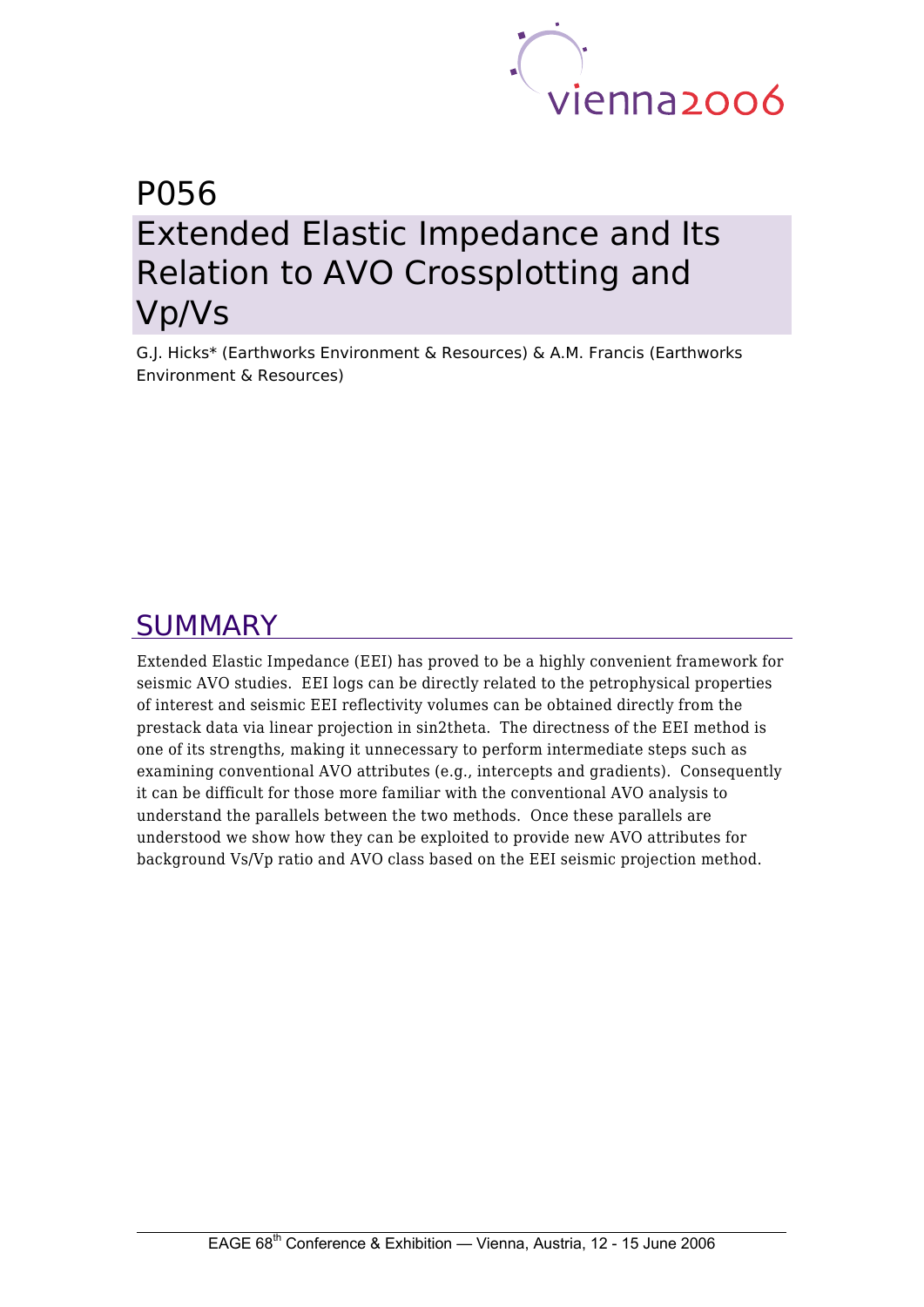

## **Summary**

Extended Elastic Impedance (EEI) has proved to be a highly convenient framework for seismic AVO studies. EEI logs can be directly related to the petrophysical properties of interest and seismic EEI reflectivity volumes can be obtained directly from the prestack data via linear projection in  $\sin^2\theta$ . The directness of the EEI method is one of its strengths, making it unnecessary to perform intermediate steps such as examining conventional AVO attributes (e.g., intercepts and gradients). Consequently it can be difficult for those more familiar with the conventional AVO analysis to understand the parallels between the two methods. Once these parallels are understood we show how they can be exploited to provide new AVO attributes for background Vs/Vp ratio and AVO class based on the EEI seismic projection method.

## **Introduction**

Conventional elastic impedance (EI) is defined as a function of the reflection angle, θ. Although EI based on the conventional 2-term AVO equation is only valid as a model to predict recorded prestack seismic data over the 0-30° angle range, it is defined mathematically over a 0-90° angle range which corresponds to a  $\sin^2\theta$  range of 0-1. Whitcombe et al. (2002) recognized that outside of the 0-30° angle range, although EI is not valid for predicting prestack seismic data it may correspond with rock physics or petrophysical properties of interest. Whitcombe et al. (2002) therefore extended conventional EI so that it is defined for all values of sin<sup>2</sup> $\theta$  between positive and negative infinity. This is achieved by replacing sin<sup>2</sup> $\theta$ with a new function tanx, such that  $\sin^2\theta = \tan\chi$ . This results in bounds on the angle  $\chi$  of -90 to  $+90$  degrees. The seismic data corresponding to EEI at a given  $\gamma$  angle can be constructed by performing a sample-by-sample linear projection of the recorded prestack amplitudes in  $\sin^2\theta$ .

The EEI log at  $\gamma = 0^{\circ}$  is identical to the EI log at  $\theta = 0^{\circ}$ , which is simply acoustic impedance. Whitcombe et al. (2002) demonstrates that EEI logs at certain other  $\gamma$  angles correspond to other important rock physics parameters, such as bulk modulus ( $\gamma = 12^{\circ}$ ), shear modulus ( $\gamma =$ -51°) and Lamé's constant ( $\gamma = 20$ °) (assuming a constant relationship between sonic velocity and density expressed as a constant Gardner's parameter).

Although it can be interesting to estimate (relative changes in) rock-physics parameters directly from prestack seismic using the EEI method, rock-physics parameters are often secondary to predictions of reservoir properties. Estimates of porosity, fluid content and lithology are far more readably interpretable. Whitcombe et al. (2002) and Neves et al. (2004) show how different petrophysics logs can be predicted using the EEI method. Whitcombe et al. (2002) show that water saturation and gamma ray values can be predicted using the EEI method applied to data from the Forties field in the central North Sea, while Neves et al. (2004) show gamma ray prediction for a gas play in central Saudi Arabia. Both sets of authors calculate the correlation coefficients between each petrophysics log of interest and all the EEI logs between -90° and +90°. The strength of the correlations indicate how well a given petrophysics log can be predicted, which EEI log should be used, and how independently the petrophysics logs can be estimated.

Traditionally quantitative use of AVO information has usually involved IP-IS inversion followed by mapping the inverted IP-IS values to the most likely petrophysics parameter value using relations determined by IP-IS crossplotting. The strength of the EEI method is that it enables one to invert directly for an EEI volume that corresponds to a petrophysics parameter of interest. Although the directness of the method makes it highly efficient, the relationship between traditional AVO methods and EEI is not readily apparent. We hope that by clarifying the relation between AVO and EEI, the EEI method will become more transparent to those more familiar with conventional AVO analysis.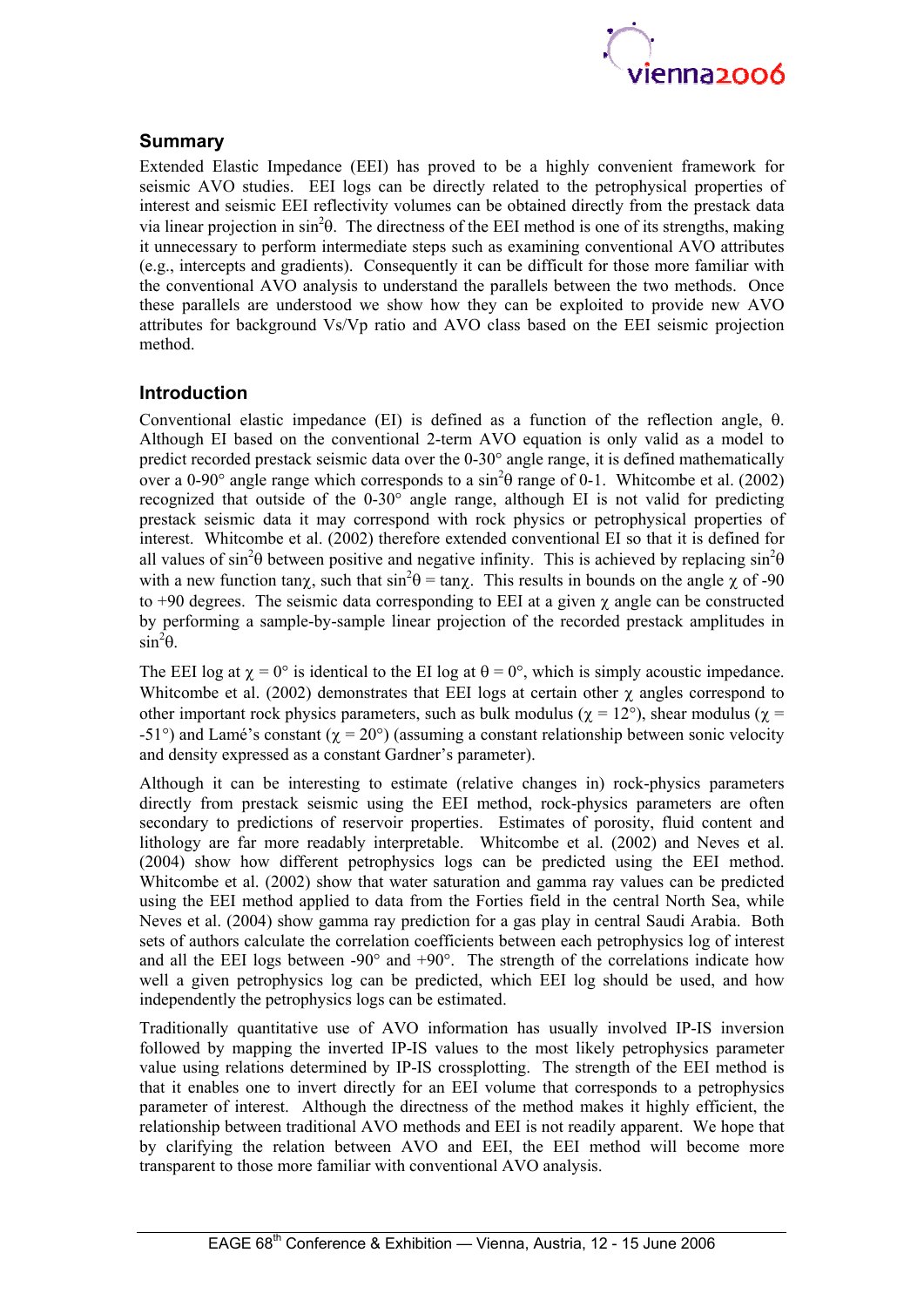

# **Extended Elastic Impedance and the AVO Crossplot**

Whitcombe et al. (2002) give the scaled reflectivity related to an EEI log at a given  $\gamma$  as

$$
R_S(\chi) = A\cos\chi + B\sin\chi\tag{1}
$$

where *A* and *B* are the AVO intercept and gradient from the commonly used 2-term Zoeppritz linearization,  $R(\theta) = A + B \sin^2 \theta$ . Setting  $R_s = 0$  gives the following relation

$$
\tan \chi_0 = -A/B \tag{2}
$$

where  $\chi_0$  is the  $\chi$  angle at which the reflectivity, as defined by the conventional 2-term AVO equation, is zero. We refer to this  $\gamma$  angle as the "minimum energy  $\gamma$ ".

The angle in an AVO (*A* vs. *B*) crossplot from the negative *B* axis is defined by  $\tan \phi = -A/B$ . It is therefore apparent that  $\chi_0 = \phi$ ; the EEI angle  $\chi_0$  is equal to the angle from the negative *B* axis in an AVO crossplot. Using this insight it is straightforward to interpret patterns seen in an AVO crossplot in terms of the equivalent EEI responses. Figure 1 shows a schematic AVO crossplot in which the zones corresponding to the different AVO classes are shown along a background shale trend. Points which plot along the shale trend have a constant AVO crossplot angle,  $\phi$ , and hence are associated with a constant  $\chi_0$  angle. An EEI seismic projection at an angle of  $\gamma_0$  is equivalent to calculating the distance in the crossplot from the shale trend line. Such a projection will be insensitive to shale-shale interfaces.

Figure 2 shows a similar AVO crossplot. The AVO responses at shale-brine sand interfaces for class I, II and III sands are shown by the blue squares (after Hilterman, 2001). The AVO responses for corresponding shale-gas sand interfaces are shown by green circles. Black arrows indicate the tie-lines between the brine and gas cases. Fluid substitution from brine to gas would cause the AVO response to change in the direction indicated by these arrows. An EEI seismic projection at a  $\gamma$  angle perpendicular to this direction yields the EEI seismic projection most sensitive to fluid changes. As indicated by Figure 2, this  $\gamma$  angle is typically a small positive value somewhat less than  $\gamma_0$ .

Examining correlation curves in order to select the  $\chi$  angle at which the EEI logs best correspond to the petrophysical logs of interest, as done by Whitcombe et al. (2002) and Neves et al. (2004), is therefore equivalent to examining AVO crossplots based on elastic impedances calculated at the wells in order to determine if trends in the AVO crossplot correspond to the petrophysical parameters of interest.

#### **Extended Elastic Impedance and AVO Class**

Using equation (2) it is straightforward to relate the minimum energy  $\chi$  angle to the AVO class of a given event. Castagna and Swan (1997) demonstrated how distinct sections of the AVO crossplot are associated with the different AVO classes. Young and LoPiccolo (2003) expanded the traditional AVO class classification to cover the entire AVO crossplot with 10 AVO types, the boundaries between which are lines which intercept the origin of the crossplot. In their classification Young and LoPiccolo (2003) rescale *A* and *B* so that they have the same dynamic range before crossplotting. This can be achieved by scaling *A* by a factor *γ*, where typically  $\gamma \approx 4$ . This yields the following equation for the angle  $\phi'$  in the scaled AVO crossplot:

$$
\tan \phi' = -\gamma A / B = \gamma \tan \chi_0. \tag{3}
$$

The resulting angle  $\phi'$  can be used to calculate the standard AVO class, as shown in Figure 1, or to calculate the more comprehensive AVO type.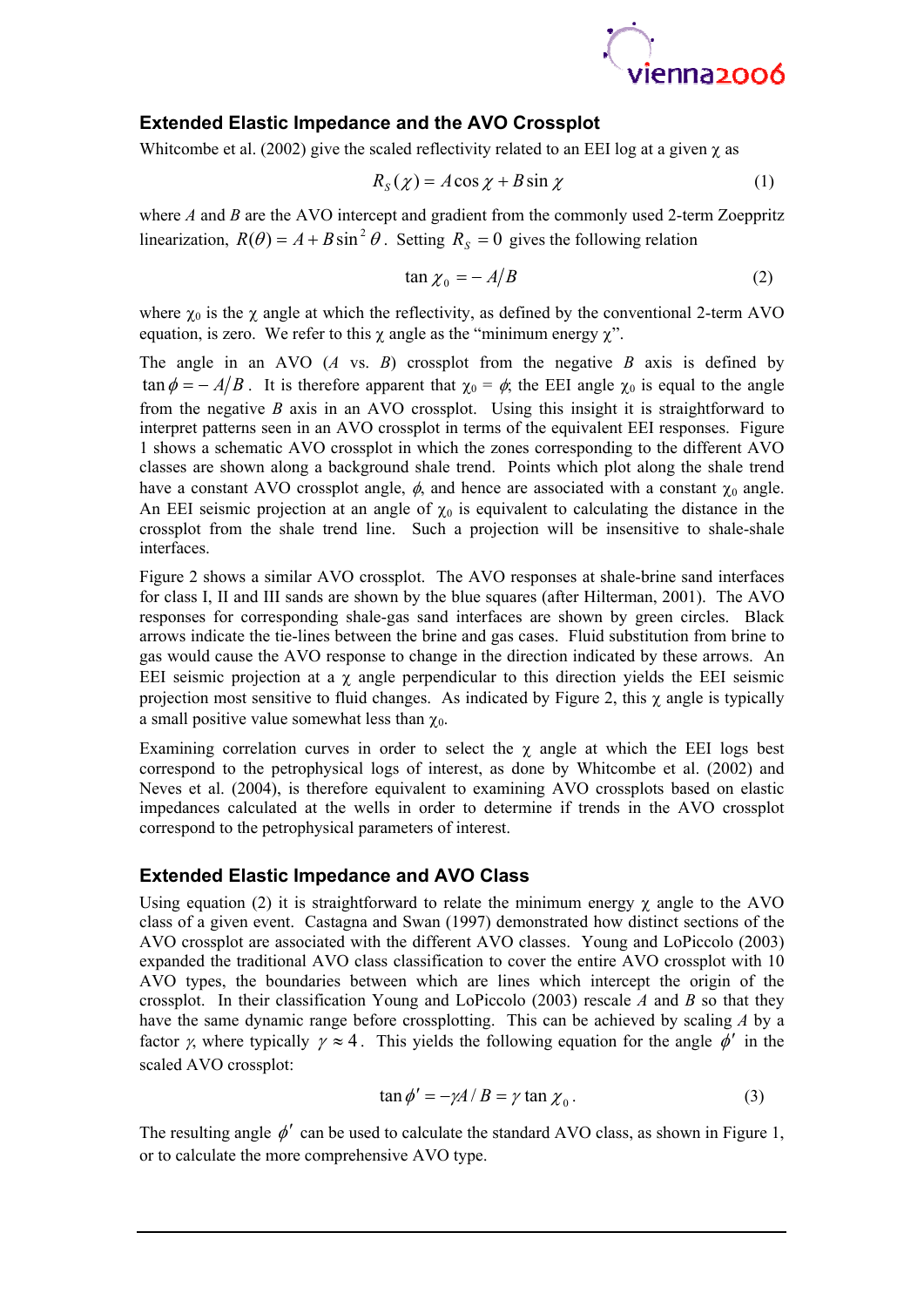

### **Extended Elastic Impedance and Background Vs/Vp**

The relationship between the AVO crossplot and the background Vs/Vp ratio was first demonstrated by Castagna and Swan (1997) and Castagna et al (1998) who show that, assuming a Gardner relation between acoustic velocity and density, lines of constant background Vs/Vp pass through the origin of the AVO crossplot. The background Vs/Vp is therefore related to the angle from the negative *B* axis,  $\phi$ , with increasing  $\phi$  (in the anticlockwise direction) corresponding to decreasing Vs/Vp (Figure 3). However it should be noted that estimating the background Vs/Vp from  $\phi$  is only valid where the background response is observed (strictly where only small changes in velocity are observed); this method is therefore not valid where localized amplitude anomalies are present.

Since we have shown in this abstract that  $\phi$  is related to the EEI method it is straightforward to also relate the EEI method directly to the background Vs/Vp ratio. Rearranging equation (12) from Castagna et al. (1998) one obtains

$$
\left(\frac{\beta}{\alpha}\right)^2 = \frac{1}{9} \left(1 - \frac{5}{4} \frac{B}{A}\right).
$$
\n(4)

Substituting in  $\tan \chi_0 = -A/B$  we obtain the following relation between Vs/Vp and the minimum energy χ angle:

$$
\left(\frac{\beta}{\alpha}\right)^2 = \frac{1}{9} \left(1 + \frac{5}{4 \tan \chi_0}\right).
$$
 (5)

Equation (5) can be used to estimate the background Vs/Vp ratio from the EEI seismic projection angle which results in the minimum energy seismic projection.

#### **Application**

The equations given above can be used to estimate the AVO class of seismic events and the background Vs/Vp ratio based on the minimum energy  $\chi$  angle associated with EEI projection. Although well logs are usually required in order to calibrate EEI seismic projections to the petrophysical properties of interest (as described in the introduction), well data are not required to calculate the background Vs/Vp and AVO class attributes described above. This makes them particularly useful in exploration areas.

Figure 4 shows EEI logs calculated as a function of  $\gamma$  for all angles between -90 and +90 degrees (Francis and Hicks, 2006). The minimum energy  $\chi$  angle  $(\chi_0)$  is indicated by the dashed line. The slow variation of  $\chi_0$  with depth indicates a changing Vs/Vp ratio, while local changes indicate changes in AVO class associated with particular events.

#### **References**

Castagna, J. P., and Swan, H. W., 1997, Principles of AVO crossplotting: THE LEADING EDGE, **16,** no. 04, 337-342.

Castagna, J. P., Swan, H. W. and Foster, D. J., 1998, Framework for AVO gradient and intercept interpretation: GEOPHYSICS, Soc. of Expl. Geophys., **63,** 948-956.

Francis, A., and Hicks, G. J., 2006, Porosity and shale volume estimation for the Ardmore Field using extended elastic impedance, 68th Mtg.: Eur. Assn. Geosci. Eng. (Submitted).

Hilterman, F. J., 2001, Seismic amplitude interpretation: 2001 Distinguished Instructor Short Course, Distinguished Instructor Series, No. 4, Soc. of Expl. Geophys., 235.